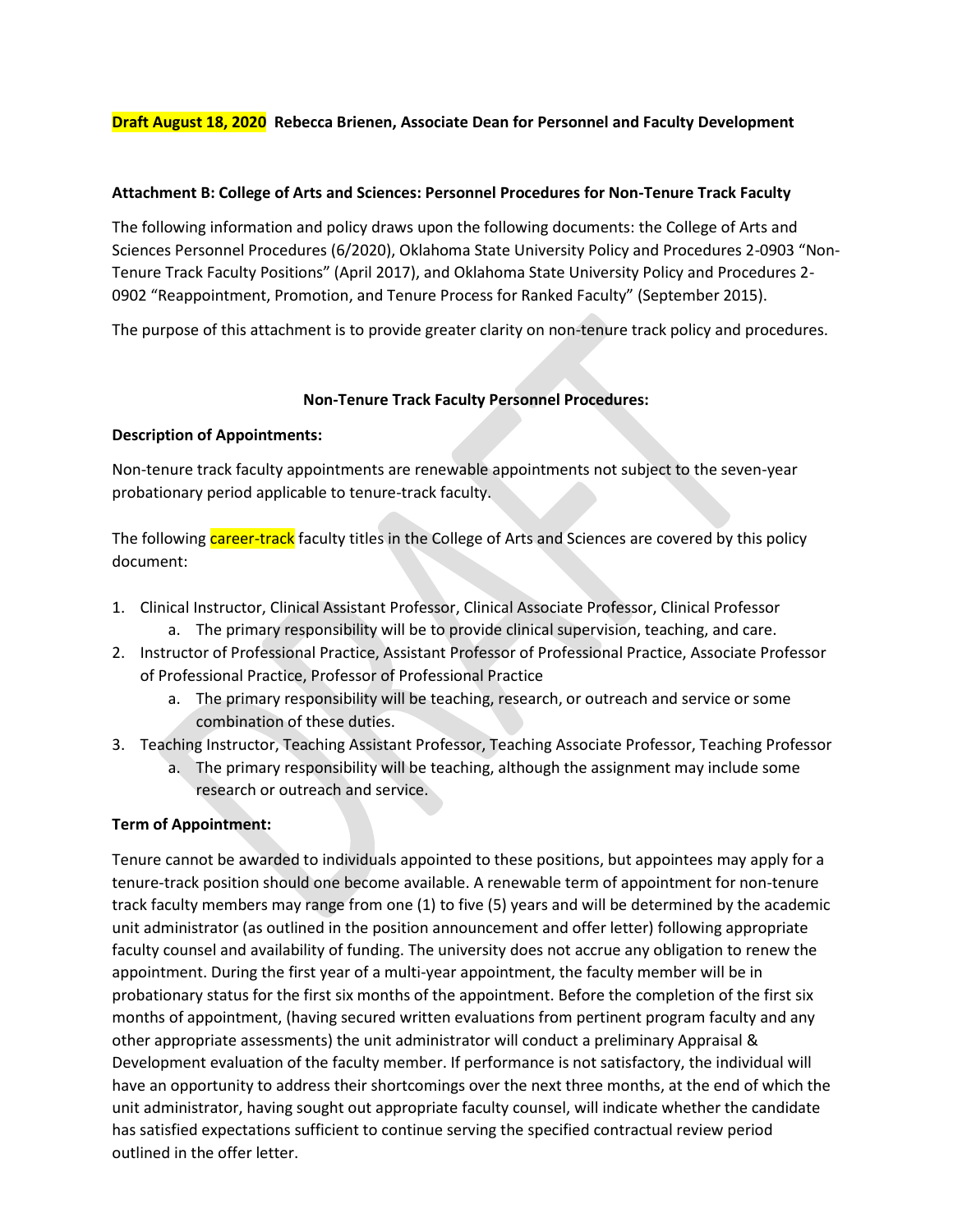## **Participation in Service and Faculty Governance:**

Privileges regarding faculty governance at the academic unit level shall be determined by the unit in which the non-tenure track faculty member resides. Individuals may be afforded the opportunity to serve on departmental, college, and university committees. Non-tenure track faculty members may serve on the unit personnel committee and/or the College RPT Committee only in cases of promotion and reappointment of non-tenure track faculty.

# **Participation in Annual Review and Criteria for Performance Appraisal:**

Non-tenure track faculty members will participate in the annual Appraisal & Development (A&D) process and be evaluated by unit administrators and unit personnel committees, as applicable, using Academic Unit Standards developed by the sponsoring academic unit. Criteria for performance appraisal will be similar to those for tenure-track faculty except that instruction, outreach, service, clinical and/or extension activities will be the primary performance indicators. This A&D process is conducted yearly to determine whether an individual has adequately satisfied expectations to continue serving the specified contractual period outlined in their offer letter.

During the first year of a multi-year appointment, the faculty member will be in probationary status for the first six months of the appointment. Before the completion of the first six months of appointment, (having secured written evaluations from pertinent program faculty and any other appropriate assessments) the unit administrator will conduct a preliminary Appraisal & Development evaluation of the faculty member. If performance is not satisfactory, the individual will have an opportunity to address their shortcomings over the next three months, at the end of which the unit administrator will indicate whether the candidate has satisfied expectations sufficient to continue serving the specified contractual review period outlined in the offer letter.

In the event that the performance of a non-tenure track faculty member, who has already completed 12 months of employment at OSU, has been judged inadequate, the unit administrator may inform the individual that their contract will end 12 months from that date or at the end of the next academic year. If it is determined that the position is no longer needed, or that there is insufficient funding to support it, the unit administrator may inform the individual that their contact will end 12 months from that date or at the end of the next academic year.

# **Reappointment Review and Promotion of Non-Tenure Track Faculty:**

Reappointment to a new term of service is contingent upon the availability of funds and satisfactory performance as determined through performance appraisal. Non-tenure track faculty will be evaluated for reappointment and promotion based on their identified responsibilities.

In the final year of a non-tenure track faculty member's multi-year contract, they will go through a formal reappointment review, which is a more rigorous process than the annual A&D review conducted by the unit administrator. A possible outcome of this review is a new multi-year contract. Criteria for performance appraisal will be similar to those for tenure-track faculty except that instruction, outreach, service, clinical and/or extension activities will be the primary performance indicators**.**

Non-tenure track faculty will be eligible to seek promotion after an appropriate period in rank. To be considered for promotion, the candidate must demonstrate substantial professional growth during the time in rank and must reach a level of competence appropriate to the next rank in all areas of their responsibility, as judged by the faculty of the unit. Unit specific criteria that specify the performance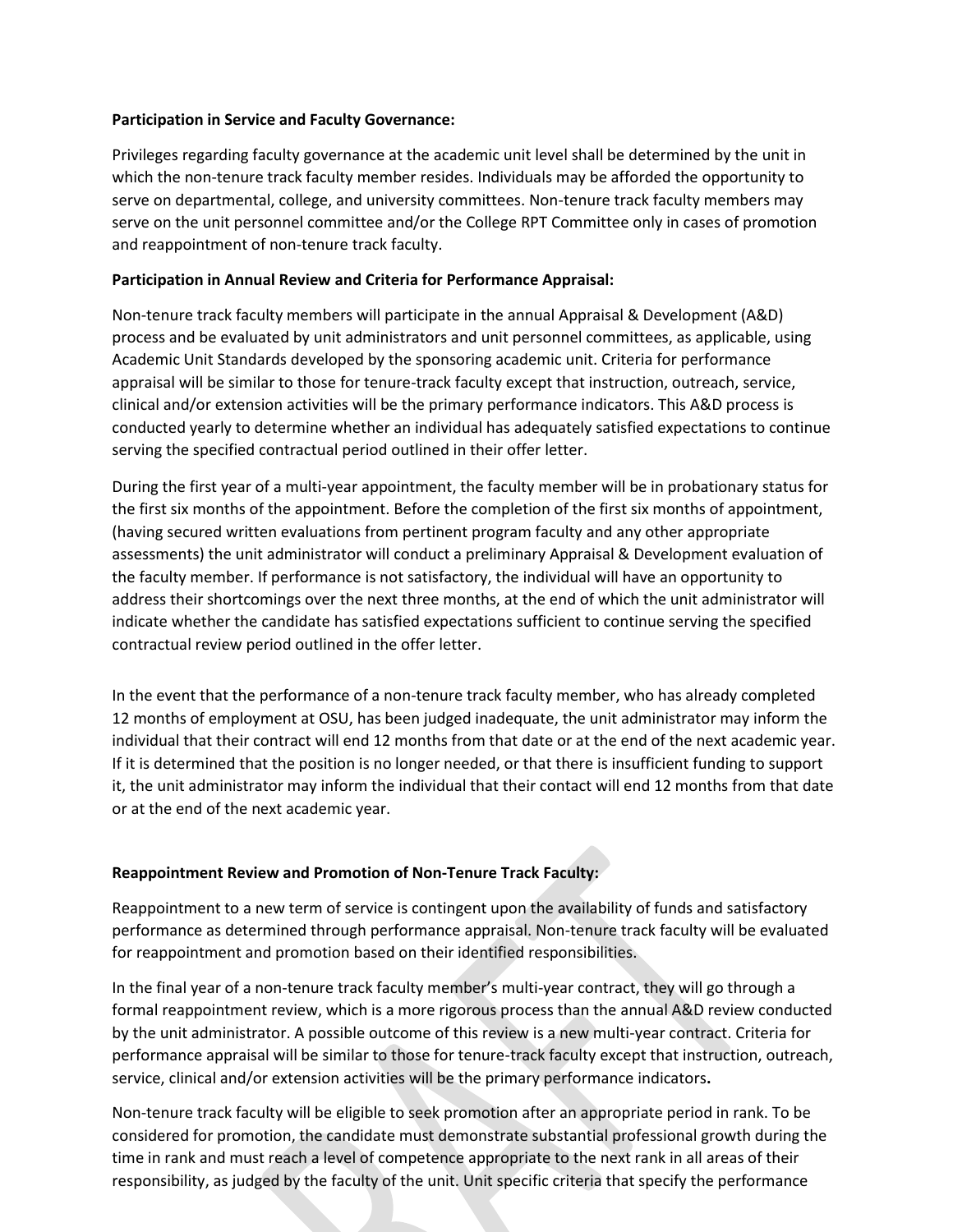expected at each rank and how the quality of service in assigned academic responsibilities is to be documented must be included in the unit's RPT document as part of their Academic Unit Standards.

Salary increases based on merit and/or promotion to a higher rank may be awarded.

# **Personnel Committee**

In any personnel action considering reappointment of a non-tenure track faculty member to a new multi-year term and/or promotion of non-tenure track faculty member, the unit personnel committee must include at least one non-tenure track faculty member of a higher rank than the candidate. If no person holding this rank is available in the unit, then it is appropriate to invite an individual at this rank from another academic unit or college at OSU to serve in this capacity. This requirement for a nontenure track representative is also true for the college level RPT committee.

# **Notification of the Non-Tenure-Track Candidate for Reappointment and Self-identification of the Non-Tenure-Track Candidate for Promotion:**

On or about September 1, the candidate shall be notified whenever they are to be considered for reappointment to a new multi-year contract, and they shall be invited to submit evidence supporting the candidacy. Candidates who seek promotion must make their intent known to the unit administrator by or before November 1. The candidate will be provided copies of all recommendation letters coming from the unit's personnel committee and administrator as they are submitted. External letters are not required for non-tenure track faculty promotion cases.

**Evidence supporting reappointment** to be included in the candidate's documentation file:

(The candidates' documentation file should be delivered to the chair of the unit's personnel committee by or before December 15.)

- 1. Vita for the individual
- 2. Most recent appointment letter
- 3. Description of workload
- 4. Copy of the unit's RPT document, including Academic Unit Standards for non-tenure track faculty
- 5. All annual appraisal and development evaluations since the candidate's initial appointment to OSU. An early A&D must be completed in the fall semester immediately preceding the reappointment and promotion decision.
- 6. Copy of the letter from the personnel committee to the unit administrator concerning the action. The candidate has three working days from the receipt of the letter to respond (1000 words or less) to a majority negative recommendation from the committee. This response should be submitted to the unit administrator and included in the documentation file for the candidate.
- 7. Letter from the unit administrator to the Dean concerning the action. The candidate has 3 working days to respond to a negative recommendation on reappointment or promotion from the unit administrator. This response may be no more than 1000 words. This response should be submitted to the Dean and included in the documentation file for the candidate.

The documentation file for candidates for reappointment only to a new multi-year term is sent to the CAS Dean, who will review the file and write a letter to the unit administrator, recommending or denying this action.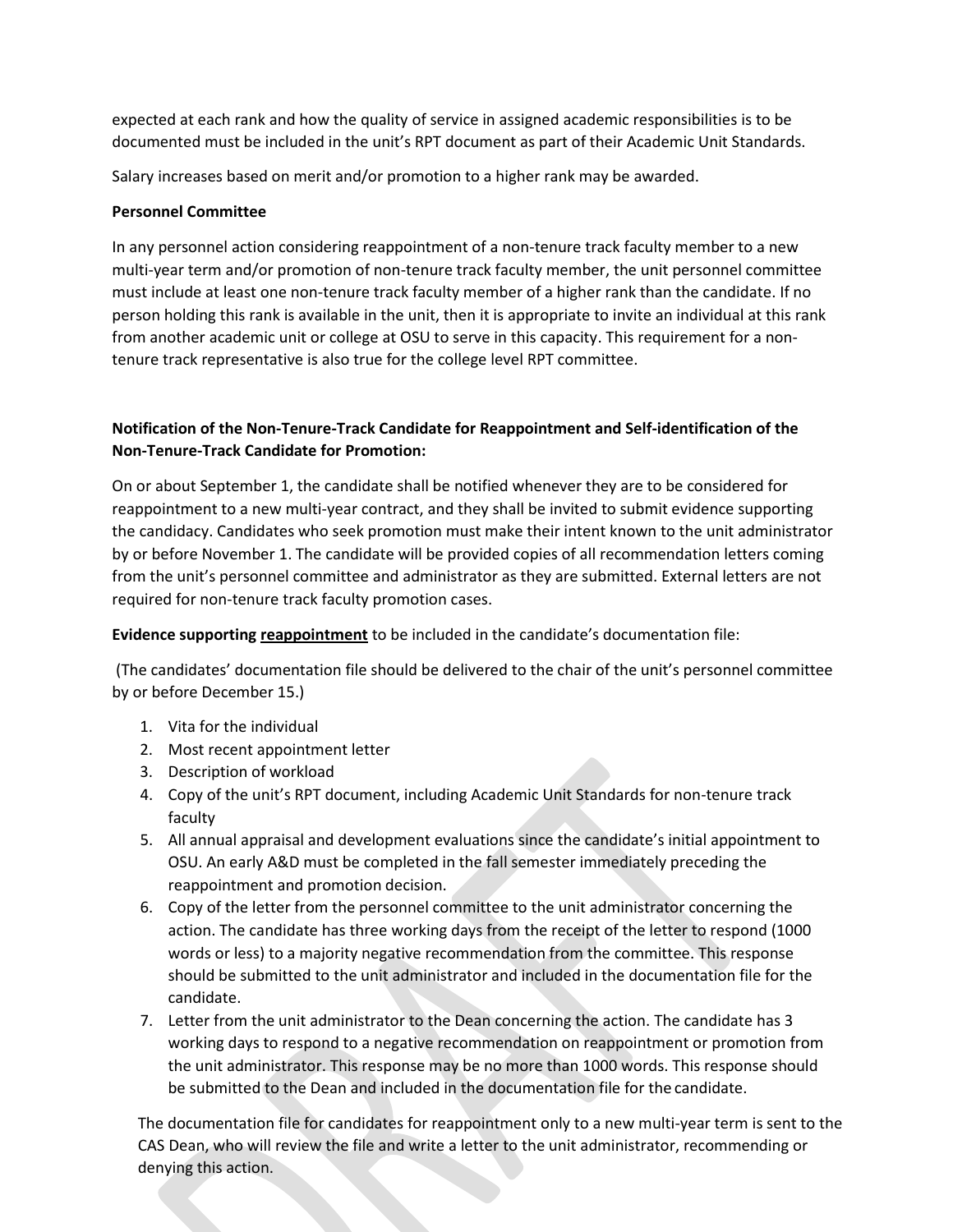If a decision not to recommend reappointment of a non-tenure track faculty member is based on performance rather than lack of funding, the following schedule should be observed:

For non-tenure track faculty with less than one year of service, notice shall be given at least three months before expiration of the appointment. For non-tenure track faculty with more than one year of continuous service, notice shall be given at least twelve months before the expiration of an appointment.

**Evidence supporting promotion or promotion and reappointment** to be included in the candidate's documentation file:

(The candidates' documentation file should be delivered to the chair of the unit's personnel committee by or before December 15.)

- 1. Vita for the individual
- 2. Most recent appointment letter
- 3. Self-assessment statement (addressing the candidate's assigned areas of responsibility)
- 4. Copy of job description
- 5. Description of workload
- 6. Copy of the unit's RPT document, including Academic Unit Standards for non-tenure track faculty
- 7. Evidence of instructional excellence, as applicable to the individual's assignment. These may include student teaching evaluations; peer evaluations; teaching assessment reports from ITLE; copies of syllabi; exams and assignments; and other evidence of student success, etc.
- 8. Evidence of excellence in service, outreach and/or clinical activities, as applicable to the individual's assignment. Letters from individuals external to OSU who may attest to the candidate's contributions in these areas may be included, but are not required.
- 9. Unit input [internal letters] (not sent forward to the Dean's office); unit input shall be solicited by the chair of the personnel committee from the unit faculty at least ten days in advance of the first meeting of the committee to consider the candidate's file. Candidates may opt to waive their right to see these internal faculty comments.
- 10. All annual appraisal and development evaluations since the candidate's initial appointment to OSU. An early A&D must be completed in the fall semester immediately preceding the reappointment and promotion decision.
- 11. Copy of the letter from the personnel committee to the unit administrator concerning the action. The candidate has three working days from the receipt of the letter to respond (1000 words or less) to a majority negative recommendation from the committee. This response should be submitted to the unit administrator and included in the documentation file for the candidate.
- 12. Letter from the unit administrator to the Dean concerning the action. The candidate has 3 working days to respond to a negative recommendation on reappointment or promotion from the unit administrator. This response may be no more than 1000 words. This response should be submitted to the Dean and included in the documentation file for the candidate.

The documentation file for candidates for promotion or promotion and reappointment is reviewed by the College RPT committee and the Dean, with each writing letters of recommendation, which become part of the documentation file. The candidate has three working days to respond in a letter of no more than 1000 words to receipt of a negative recommendation on either reappointment or promotion at all points in this process. This letter becomes part of the official dossier.